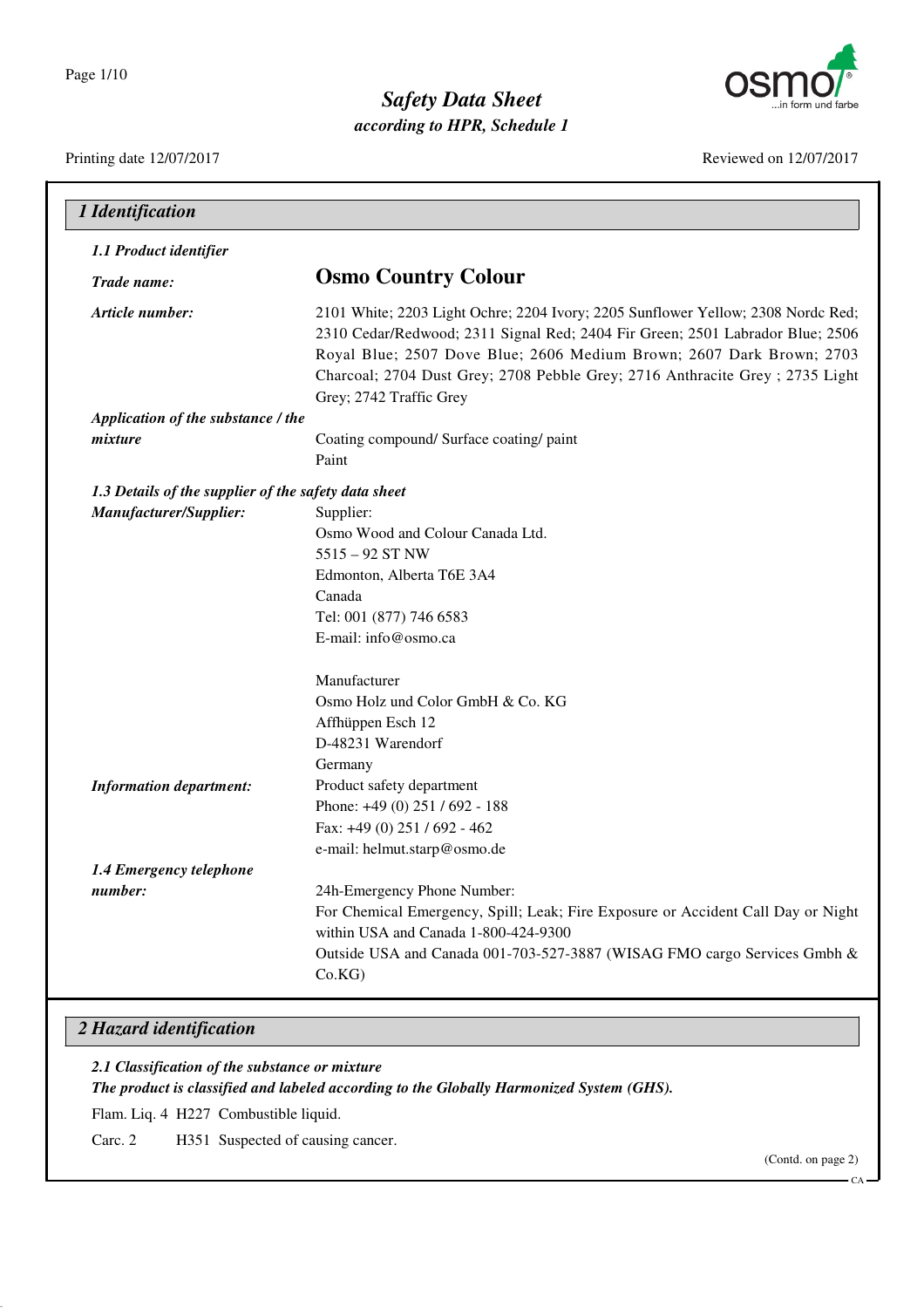Page 2/10

### *Safety Data Sheet according to HPR, Schedule 1*



Printing date 12/07/2017 Reviewed on 12/07/2017

CA

| <b>Trade name: Osmo Country Colour</b> |                               |                                                                                |
|----------------------------------------|-------------------------------|--------------------------------------------------------------------------------|
|                                        |                               | (Contd. of page 1)                                                             |
| 2.2 Label elements                     |                               |                                                                                |
| <b>Classification and labeling</b>     |                               |                                                                                |
| according to the Globally              |                               |                                                                                |
| Harmonized System (GHS).               |                               | Classification and labeling according to the Globally Harmonized System (GHS). |
| <b>Hazard pictograms</b>               |                               |                                                                                |
|                                        | GHS08                         |                                                                                |
| <b>Signal</b> word                     | Warning                       |                                                                                |
| <b>Hazard-determining components</b>   |                               |                                                                                |
| of labeling:                           | titanium dioxide              |                                                                                |
| <b>Hazard statements</b>               |                               | H227 Combustible liquid.                                                       |
|                                        |                               | H351 Suspected of causing cancer.                                              |
| <b>Precautionary statements</b>        |                               | If medical advice is needed, have product container or label at hand.          |
|                                        |                               | Keep out of reach of children.                                                 |
|                                        | P <sub>101</sub>              | If medical advice is needed, have product container or label at hand.          |
|                                        | P102                          | Keep out of reach of children.                                                 |
|                                        | P <sub>2</sub> 0 <sub>2</sub> | Do not handle until all safety precautions have been read and understood.      |
|                                        | P <sub>210</sub>              | Keep away from heat. - No smoking.                                             |
|                                        | P <sub>271</sub>              | Use only outdoors or in a well-ventilated area.                                |
|                                        | P <sub>280</sub>              | Wear protective gloves / eye protection.                                       |
|                                        |                               | P308+P313 IF exposed or concerned: Get medical advice/attention.               |
|                                        |                               | P370+P378 In case of fire: Use for extinction: CO2, powder or water spray.     |
|                                        | P <sub>40</sub> 3             | Store in a well-ventilated place.                                              |
|                                        | P405                          | Store locked up.                                                               |
|                                        | P501                          | Dispose of contents/container in accordance with local/regional/national/      |
|                                        |                               | international regulations.                                                     |
| <b>Additional information:</b>         |                               | Observe the general safety regulations when handling chemicals.                |
|                                        |                               | Always wear a dust mask when sanding.                                          |
| <b>Hazard description:</b>             |                               |                                                                                |
| <b>WHMIS-symbols:</b>                  |                               | B3 - Combustible liquid                                                        |
|                                        |                               |                                                                                |
|                                        |                               |                                                                                |
| <b>Classification system:</b>          |                               |                                                                                |
| <b>NFPA</b> ratings (scale $0 - 4$ )   | $Health = 0$                  |                                                                                |
|                                        | Fire $= 2$                    |                                                                                |
|                                        | Reactivity = $0$              |                                                                                |
| HMIS-ratings (scale $0 - 4$ )          | Health $= 0$                  |                                                                                |
|                                        | Fire<br>$= 2$                 |                                                                                |
|                                        | Reactivity = $0$              |                                                                                |
|                                        |                               | (Contd. on page 3)                                                             |
|                                        |                               |                                                                                |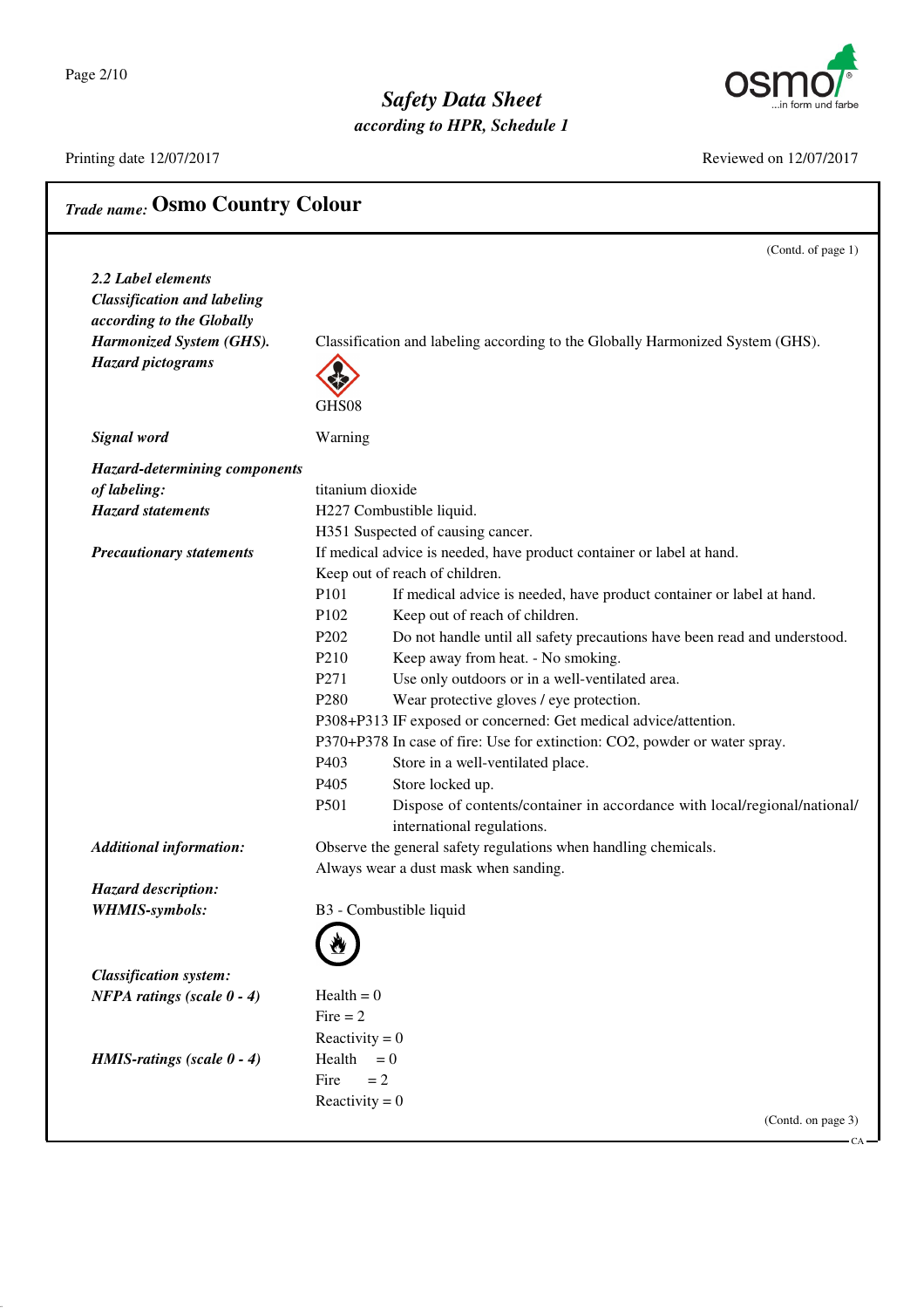

CA

## *Safety Data Sheet*

*according to HPR, Schedule 1*

Printing date 12/07/2017 Reviewed on 12/07/2017

| 10011011000011120112011 |  |
|-------------------------|--|
|                         |  |
|                         |  |
|                         |  |
|                         |  |

(Contd. of page 2) 2.3 Other hazards Materials such as rags used with this product may begin to burn by themselves. After use, put rags in water or lay flat to dry, then discard.

### \* *3 Composition/Information on ingredients*

*Trade name:* **Osmo Country Colour**

### *3.2 Mixtures*

**Description:** Mixture of the substances listed below with nonhazardous additions.

#### *Dangerous components:*

|                                | 13463-67-7 titanium dioxide                             | $\otimes$ Carc. 2, H351                                              | $0-40%$ |
|--------------------------------|---------------------------------------------------------|----------------------------------------------------------------------|---------|
|                                | 64742-48-9 aliphatic hydrocarbons, $\overline{C10-C13}$ | $\otimes$ Asp. Tox. 1, H304; Flam. Liq. 4, H227                      | 10-25%  |
| <b>Additional information:</b> |                                                         | The content of Titanium dioxide varies according to the colour shade |         |

#### *4 First aid measures*

#### *4.1 Description of first aid measures*

| <b>General information:</b>     | Immediately remove any clothing soiled by the product.                                    |
|---------------------------------|-------------------------------------------------------------------------------------------|
| After inhalation:               | Supply fresh air. If required, provide artificial respiration. Keep patient warm. Consult |
|                                 | doctor if symptoms persist.                                                               |
|                                 | In case of unconsciousness place patient stably in side position for transportation.      |
| After skin contact:             | Immediately wash with water and soap and rinse thoroughly.                                |
|                                 | If skin irritation continues, consult a doctor.                                           |
| After eye contact:              | Rinse opened eye for several minutes under running water. Then consult a doctor.          |
| After swallowing:               | If swallowed, seek medical advice immediately and show this container or label.           |
|                                 | Induce vomiting, only if affected person is fully conscious.                              |
| 4.2 Most important symptoms and |                                                                                           |
| effects, both acute and delayed | No further relevant information available.                                                |
| 4.3 Indication of any immediate |                                                                                           |
| medical attention and special   |                                                                                           |
| treatment needed                | No further relevant information available.                                                |

#### *5 Firefighting measures*

| 5.1 Extinguishing media<br>Suitable extinguishing agents: | CO2, extinguishing powder or water spray. Fight larger fires with water spray or<br>alcohol resistant foam. |
|-----------------------------------------------------------|-------------------------------------------------------------------------------------------------------------|
| For safety reasons unsuitable                             |                                                                                                             |
| extinguishing agents:                                     | Water with full jet                                                                                         |
| 5.2 Special hazards arising from                          |                                                                                                             |
| <i>the substance or mixture</i>                           | Formation of toxic gases is possible during heating or in case of fire.                                     |
| 5.3 Advice for firefighters                               |                                                                                                             |
| Protective equipment:                                     | Mouth respiratory protective device.                                                                        |
|                                                           | (Contd. on page 4)                                                                                          |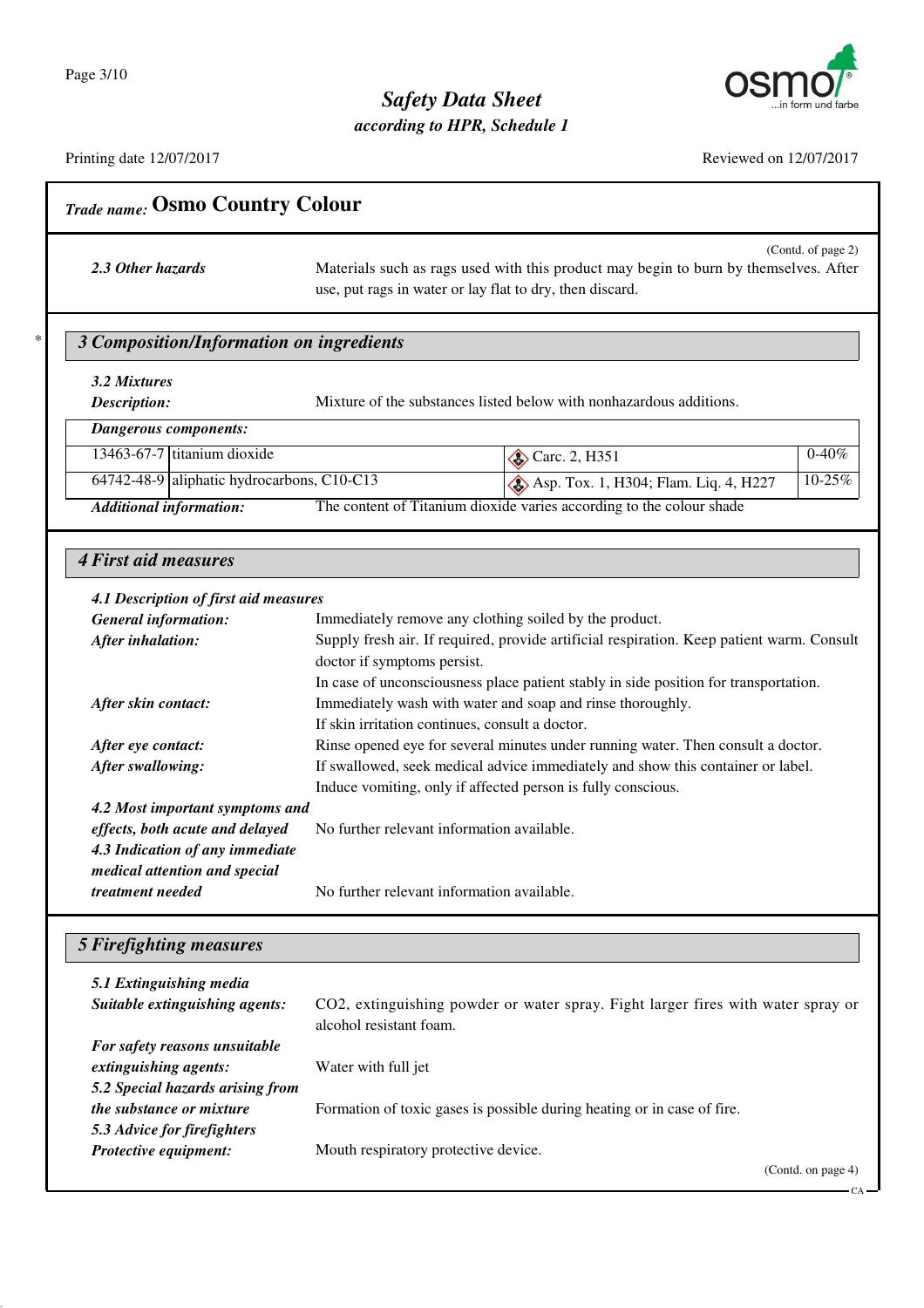

*according to HPR, Schedule 1*

| <b>Trade name: Osmo Country Colour</b>                                                                    |                                                                                                                                                                                                                                                           |
|-----------------------------------------------------------------------------------------------------------|-----------------------------------------------------------------------------------------------------------------------------------------------------------------------------------------------------------------------------------------------------------|
| <b>Additional information</b>                                                                             | (Contd. of page 3)<br>Cool endangered receptacles with water spray.<br>Dispose of fire debris and contaminated fire fighting water in accordance with official<br>regulations.                                                                            |
| <b>6 Accidental release measures</b>                                                                      |                                                                                                                                                                                                                                                           |
| <b>6.1 Personal precautions,</b><br>protective equipment and<br>emergency procedures                      | Keep away from ignition sources                                                                                                                                                                                                                           |
| <b>6.2 Environmental precautions:</b>                                                                     | Ensure adequate ventilation<br>Inform respective authorities in case of seepage into water course or sewage system.<br>Do not allow to enter sewers/ surface or ground water.                                                                             |
| 6.3 Methods and material for<br>containment and cleaning up:                                              | Warm water and cleansing agent                                                                                                                                                                                                                            |
| <b>6.4 Reference to other sections</b>                                                                    | Absorb with liquid-binding material (sand, diatomite, acid binders, universal binders).<br>See Section 7 for information on safe handling.<br>See Section 8 for information on personal protection equipment.<br>See Section 13 for disposal information. |
| <b>7 Handling and storage</b>                                                                             |                                                                                                                                                                                                                                                           |
| 7.1 Precautions for safe handling Keep receptacles tightly sealed.                                        | Keep away from heat and direct sunlight.<br>Use only in well ventilated areas.<br>Prevent formation of aerosols.                                                                                                                                          |
| <b>Information about protection</b><br>against explosions and fires:                                      | Keep ignition sources away - Do not smoke.                                                                                                                                                                                                                |
| 7.2 Conditions for safe storage, including any incompatibilities<br>Storage:<br>Requirements to be met by |                                                                                                                                                                                                                                                           |
| storerooms and receptacles:                                                                               | Store in a cool location.<br>Store only in the original receptacle.                                                                                                                                                                                       |
| Information about storage in one<br>common storage facility:                                              | Do not store together with alkalis (caustic solutions).<br>Do not store together with oxidizing and acidic materials.                                                                                                                                     |
| <b>Further information about</b>                                                                          |                                                                                                                                                                                                                                                           |
| storage conditions:                                                                                       | Keep receptacle tightly sealed.<br>Store receptacle in a well ventilated area.<br>Protect from frost.<br>Protect from heat and direct sunlight.                                                                                                           |
| Storage class:                                                                                            | 10<br>(Contd. on page 5)                                                                                                                                                                                                                                  |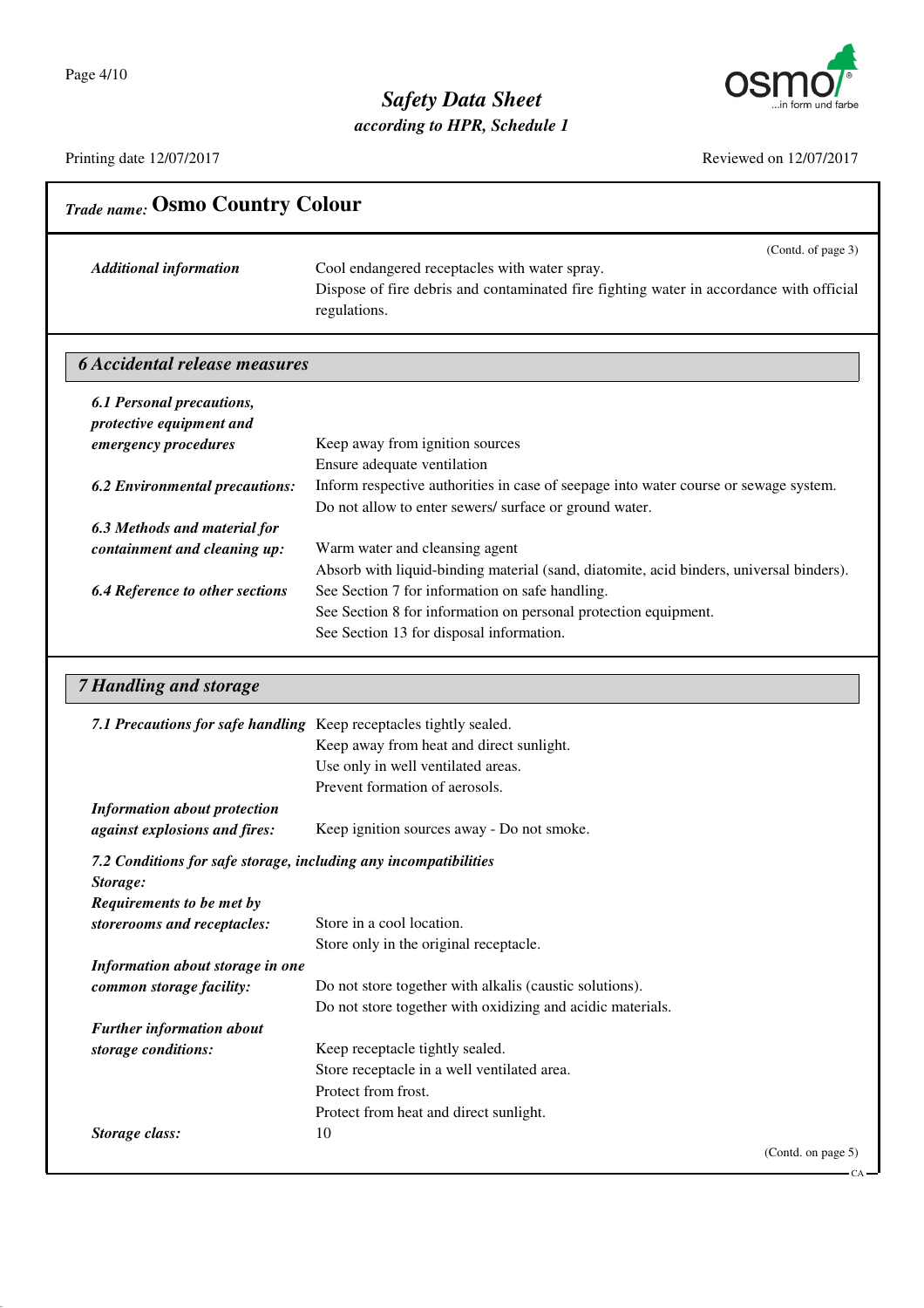

*according to HPR, Schedule 1*

Printing date 12/07/2017

| Reviewed on 12/07/2017 |  |
|------------------------|--|

CA

| <b>Trade name: Osmo Country Colour</b>          |                                                                                                                          |  |
|-------------------------------------------------|--------------------------------------------------------------------------------------------------------------------------|--|
| 7.3 Specific end $use(s)$                       | (Contd. of page 4)<br>No further relevant information available.                                                         |  |
| <b>8 Exposure controls/ Personal protection</b> |                                                                                                                          |  |
| <b>Additional information about</b>             |                                                                                                                          |  |
| design of technical systems:                    | No further data; see item 7.                                                                                             |  |
| 8.1 Control parameters                          |                                                                                                                          |  |
| <b>Components with limit values that</b>        |                                                                                                                          |  |
| require monitoring at the<br>workplace:         | The product does not contain any relevant quantities of materials with critical values                                   |  |
|                                                 | that have to be monitored at the workplace.                                                                              |  |
| <b>Additional information:</b>                  | The lists that were valid during the creation were used as basis.                                                        |  |
| 8.2 Exposure controls                           |                                                                                                                          |  |
| Personal protective equipment:                  |                                                                                                                          |  |
| <b>General protective and hygienic</b>          |                                                                                                                          |  |
| measures:                                       | Immediately remove all soiled and contaminated clothing.                                                                 |  |
|                                                 | Avoid contact with the eyes and skin.<br>Do not eat, drink, smoke or sniff while working.                                |  |
|                                                 | Do not carry product impregnated cleaning cloths in trouser pockets.                                                     |  |
| <b>Breathing equipment:</b>                     | Use suitable respiratory protective device only when aerosol or mist is formed.                                          |  |
|                                                 | Not necessary if room is well-ventilated.                                                                                |  |
|                                                 | Short term filter device:                                                                                                |  |
|                                                 | Filter A/P2                                                                                                              |  |
| <b>Protection of hands:</b>                     | Protective gloves                                                                                                        |  |
|                                                 | The glove material has to be impermeable and resistant to the product/ the substance/                                    |  |
|                                                 | the preparation.                                                                                                         |  |
|                                                 | Selection of the glove material on consideration of the penetration times, rates of<br>diffusion and the degradation     |  |
| Material of gloves                              | Nitrile rubber, NBR                                                                                                      |  |
|                                                 | Penetration time of glove material The exact break trough time has to be found out by the manufacturer of the protective |  |
|                                                 | gloves and has to be observed.                                                                                           |  |
| For the permanent contact gloves                |                                                                                                                          |  |
| made of the following materials                 |                                                                                                                          |  |
| are suitable:                                   | Nitrile rubber, NBR                                                                                                      |  |
|                                                 | Recommended thickness of the material: $\geq 0.4$ mm                                                                     |  |
|                                                 | For the mixture of chemicals mentioned below the penetration time has to be at least                                     |  |
| As protection from splashes                     | 480 minutes (Permeation according to EN 374 Part 3: Level 6).                                                            |  |
| gloves made of the following                    |                                                                                                                          |  |
| materials are suitable:                         | Nitrile rubber, NBR                                                                                                      |  |
| Eye protection:                                 | If risk of splashing:                                                                                                    |  |
|                                                 | Safety glasses according to EN 166:2001 (e.g. densely closing frame glasses with side                                    |  |
|                                                 | protection)                                                                                                              |  |
|                                                 | (Contd. on page 6)                                                                                                       |  |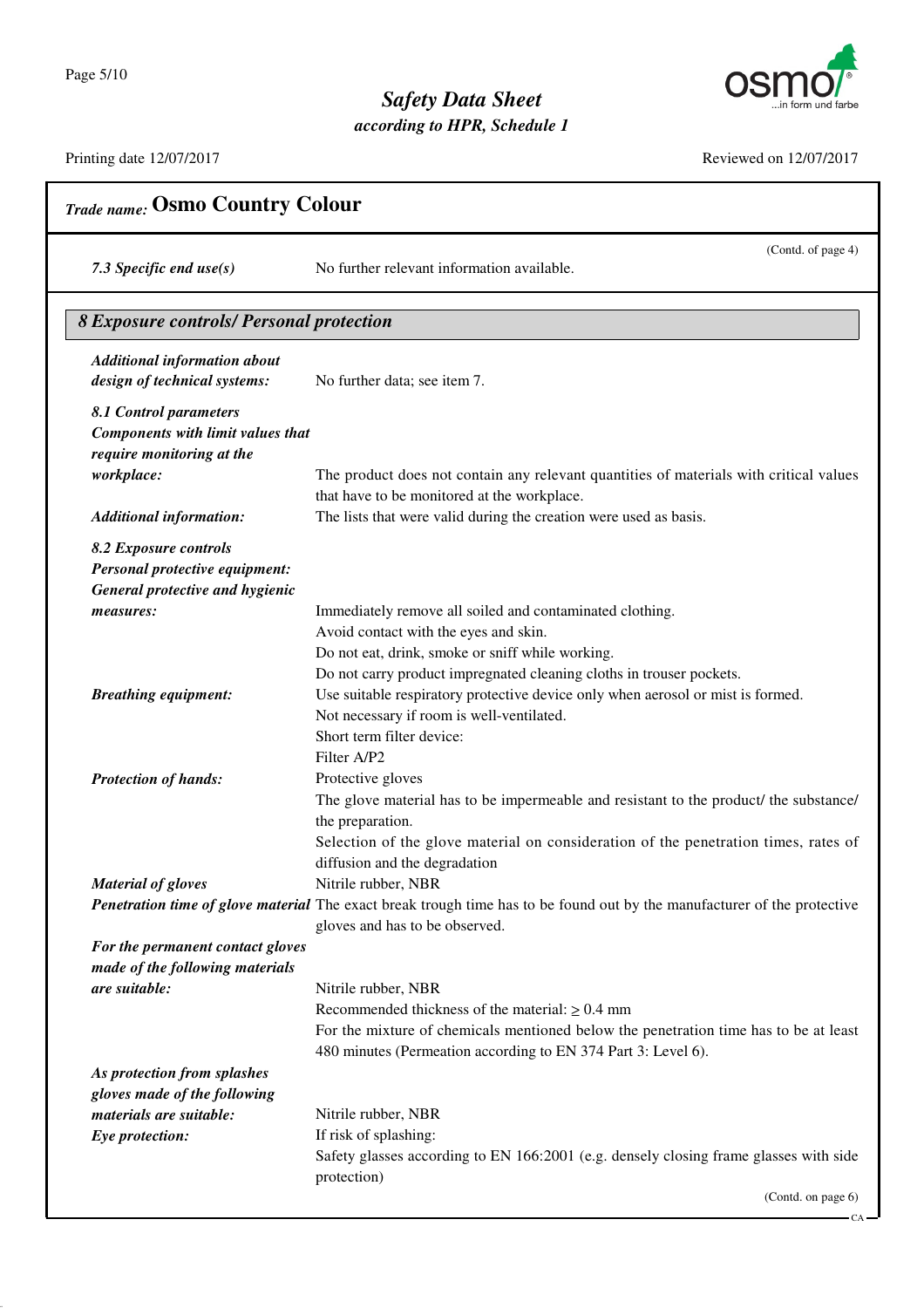

*according to HPR, Schedule 1*

| <b>Body protection:</b>                                   | (Contd. of page 5)<br>Protective work clothing                                                |
|-----------------------------------------------------------|-----------------------------------------------------------------------------------------------|
| 9 Physical and chemical properties                        |                                                                                               |
| 9.1 Information on basic physical and chemical properties |                                                                                               |
| <b>General Information</b>                                |                                                                                               |
| Appearance:                                               |                                                                                               |
| Form:                                                     | Fluid                                                                                         |
| Color:                                                    | According to product specification                                                            |
| Odor:                                                     | Mild                                                                                          |
| Change in condition                                       |                                                                                               |
| <b>Melting point/Melting range:</b>                       | Undetermined.                                                                                 |
| <b>Boiling point/Boiling range:</b>                       | $> 180$ °C (DIN 51751)                                                                        |
| <b>Flash point:</b>                                       | ≥ 63 °C (DIN 53213)                                                                           |
| <b>Ignition temperature:</b>                              | 240 °C                                                                                        |
| Auto igniting:                                            | Product is not selfigniting.                                                                  |
| Danger of explosion:                                      | Product is not explosive. However, formation of explosive air/vapor mixtures are<br>possible. |
| <b>Explosion limits:</b>                                  |                                                                                               |
| Lower:                                                    | 0,6 Vol %                                                                                     |
| <b>Upper:</b>                                             | 7,0 Vol %                                                                                     |
| Vapor pressure:                                           | 3 hPa [20°C]                                                                                  |
| Density at 20 $\mathrm{C}$ :                              | 1,05 - 1,30 g/cm <sup>3</sup> (DIN 51757)                                                     |
| Solubility in / Miscibility with                          |                                                                                               |
| Water:                                                    | Not miscible or difficult to mix.                                                             |
| Viscosity:                                                |                                                                                               |
| Dynamic:                                                  | Not determined.                                                                               |
| Kinematic at 20 $\degree$ C:                              | 40-80 s (DIN 53211/4)                                                                         |
|                                                           | >21 mm <sup>2</sup> /s (40 $^{\circ}$ C)                                                      |
| <b>Solvent separation test</b>                            | $<$ 3 % (ADR 2.2.1.4f)                                                                        |
| 9.2 Other information                                     | No further relevant information available.                                                    |
|                                                           |                                                                                               |
| <b>10 Stability and reactivity</b>                        |                                                                                               |
| <b>10.1 Reactivity</b>                                    | No further relevant information available.                                                    |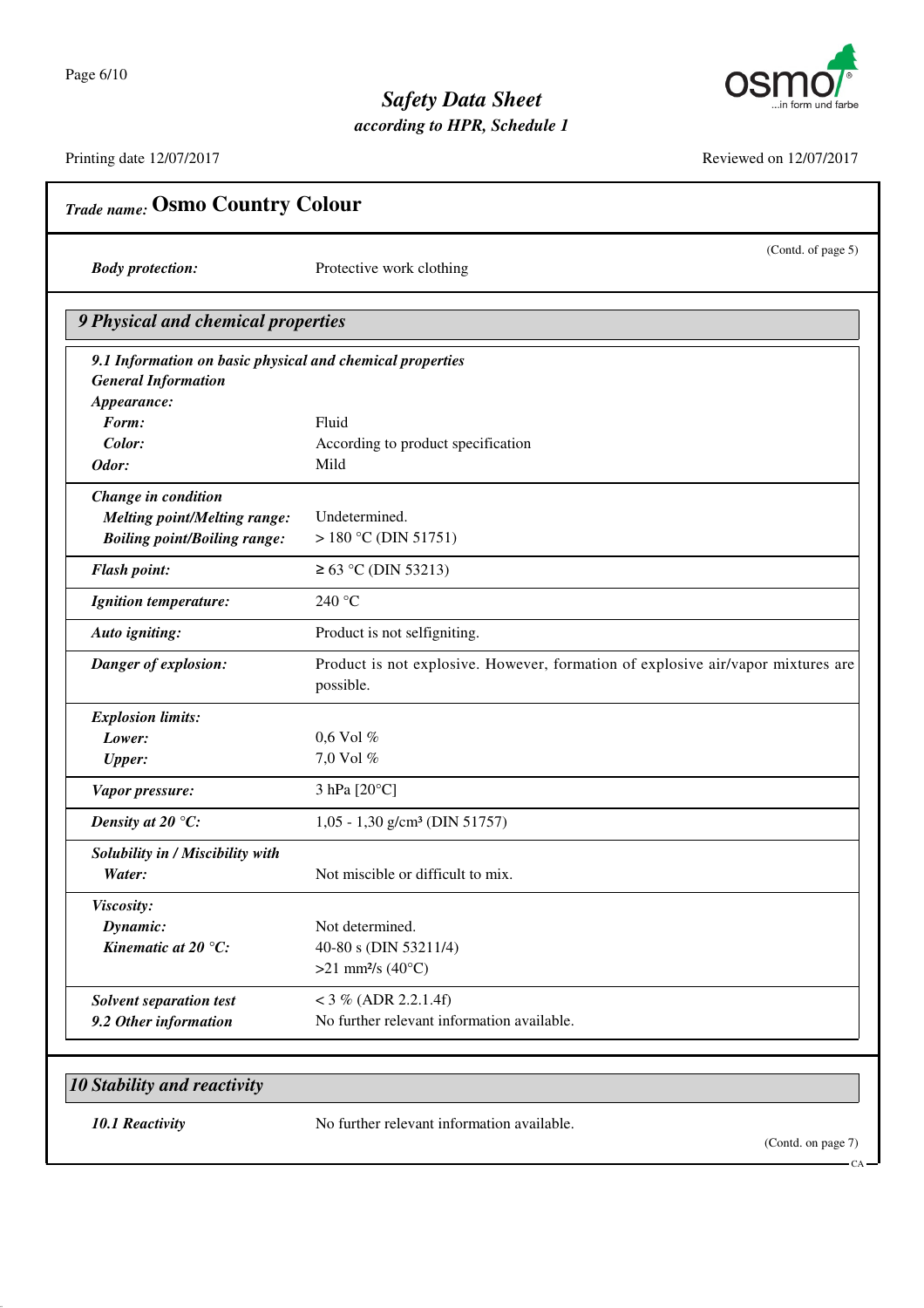Page 7/10

# *Safety Data Sheet*

*according to HPR, Schedule 1*



|                                                                      |                                                                                                | (Contd. of page 6) |
|----------------------------------------------------------------------|------------------------------------------------------------------------------------------------|--------------------|
| 10.2 Chemical stability                                              |                                                                                                |                    |
| <b>Thermal decomposition /</b>                                       |                                                                                                |                    |
| conditions to be avoided:                                            | No decomposition if used and stored according to specifications.                               |                    |
| 10.3 Possibility of hazardous                                        |                                                                                                |                    |
| reactions                                                            | Reacts with fabric soaked in the product (e.g. cleaning wool).                                 |                    |
| <b>10.4 Conditions to avoid</b>                                      | Reacts with acids, alkalis and oxidizing agents.<br>No further relevant information available. |                    |
| 10.5 Incompatible materials:                                         | No further relevant information available.                                                     |                    |
| 10.6 Hazardous decomposition                                         |                                                                                                |                    |
| products:                                                            | Formation of toxic gases is possible during heating or in case of fire.                        |                    |
|                                                                      | Carbon monoxide and carbon dioxide                                                             |                    |
|                                                                      | Nitrogen oxides (NOx)                                                                          |                    |
| <b>Additional information:</b>                                       |                                                                                                |                    |
|                                                                      | Warning:                                                                                       |                    |
|                                                                      | Wash out any used cloth impregnated with this product immediately after use or store           |                    |
|                                                                      | in an airtight container (danger of self-ignition)                                             |                    |
|                                                                      |                                                                                                |                    |
| 11 Toxicological information                                         |                                                                                                |                    |
| 11.1 Information on toxicological effects                            |                                                                                                |                    |
| Acute toxicity:                                                      | Based on available data, the classification criteria are not met.                              |                    |
|                                                                      |                                                                                                |                    |
|                                                                      |                                                                                                |                    |
| LD/LC50 values that are relevant for classification:                 |                                                                                                |                    |
| 64742-48-9 aliphatic hydrocarbons, C10-C13                           |                                                                                                |                    |
| LD50<br>Oral                                                         | $>$ 5000 mg/kg (rat) (OECD 401)                                                                |                    |
| Dermal<br>LD50                                                       | $>$ 5000 mg/kg (rat) (OECD 402)                                                                |                    |
| Inhalative $ LC50/4h 21$ mg/l (rat) (OECD 403)                       |                                                                                                |                    |
| Primary irritant effect:                                             |                                                                                                |                    |
| on the skin:                                                         | At long or repeated contact with skin it may cause dermatitis due to the degreasing            |                    |
|                                                                      | effect of the solvent.                                                                         |                    |
| on the eye:                                                          | Based on available data, the classification criteria are not met.                              |                    |
| Sensitization:                                                       | Based on available data, the classification criteria are not met.                              |                    |
| Additional toxicological information:                                |                                                                                                |                    |
| Carcinogenic categories                                              |                                                                                                |                    |
| <b>IARC</b> (International Agency for Research on Cancer)            |                                                                                                |                    |
| 13463-67-7 titanium dioxide                                          |                                                                                                | 2B                 |
| 7631-86-9 silicon dioxide, chemically prepared                       |                                                                                                | 3                  |
| 14808-60-7 Quartz (SiO2)                                             |                                                                                                | 1                  |
|                                                                      |                                                                                                |                    |
| <b>NTP</b> (National Toxicology Program)<br>14808-60-7 Quartz (SiO2) |                                                                                                | $\bf K$            |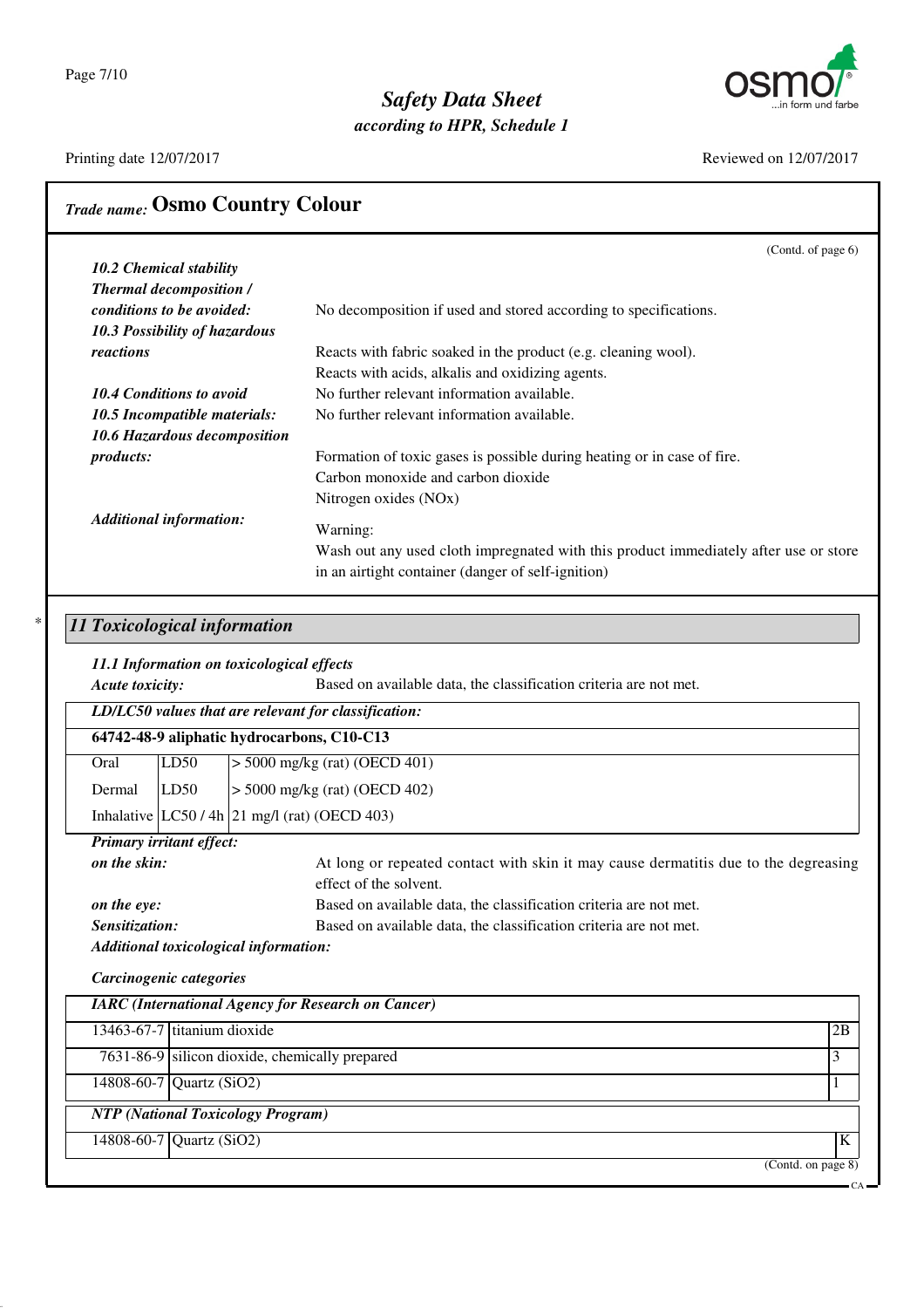

### *Safety Data Sheet according to HPR, Schedule 1*

| <b>12 Ecological information</b><br>12.1 Toxicity<br><b>Aquatic toxicity:</b><br>64742-48-9 aliphatic hydrocarbons, C10-C13<br>EC50/48h<br>$> 1000$ mg/l (daphnia) (OECD 202)<br>EC50/72h<br>$> 1000$ mg/l (algae) (OECD 201)<br>LC50 / 96h<br>$> 1000$ mg/l (fish) (OECD 203)<br>Biolog. Abbaubarkeit   (leicht abbaubar)<br>12.2 Persistence and degradability No further relevant information available.<br>12.3 Bioaccumulative potential<br>12.4 Mobility in soil<br>Additional ecological information:<br><b>General notes:</b><br>12.5 Results of PBT and vPvB assessment<br><b>PBT:</b><br>$v P v B$ :<br>12.6 Other adverse effects<br><b>13 Disposal considerations</b><br>13.1 Waste treatment methods<br><b>Recommendation:</b><br><b>Uncleaned packagings:</b><br><b>Recommendation:</b><br><b>14 Transport information</b><br>14.1 UN-Number<br>DOT, TDG, ADN, IMDG, IATA<br>14.2 UN proper shipping name<br>DOT, TDG, ADN, IMDG, IATA<br>14.3 Transport hazard class(es) | <b>Trade name: Osmo Country Colour</b>                                                                                                                               |
|-----------------------------------------------------------------------------------------------------------------------------------------------------------------------------------------------------------------------------------------------------------------------------------------------------------------------------------------------------------------------------------------------------------------------------------------------------------------------------------------------------------------------------------------------------------------------------------------------------------------------------------------------------------------------------------------------------------------------------------------------------------------------------------------------------------------------------------------------------------------------------------------------------------------------------------------------------------------------------------------|----------------------------------------------------------------------------------------------------------------------------------------------------------------------|
|                                                                                                                                                                                                                                                                                                                                                                                                                                                                                                                                                                                                                                                                                                                                                                                                                                                                                                                                                                                         | (Contd. of page 7)                                                                                                                                                   |
|                                                                                                                                                                                                                                                                                                                                                                                                                                                                                                                                                                                                                                                                                                                                                                                                                                                                                                                                                                                         |                                                                                                                                                                      |
|                                                                                                                                                                                                                                                                                                                                                                                                                                                                                                                                                                                                                                                                                                                                                                                                                                                                                                                                                                                         |                                                                                                                                                                      |
|                                                                                                                                                                                                                                                                                                                                                                                                                                                                                                                                                                                                                                                                                                                                                                                                                                                                                                                                                                                         |                                                                                                                                                                      |
|                                                                                                                                                                                                                                                                                                                                                                                                                                                                                                                                                                                                                                                                                                                                                                                                                                                                                                                                                                                         |                                                                                                                                                                      |
|                                                                                                                                                                                                                                                                                                                                                                                                                                                                                                                                                                                                                                                                                                                                                                                                                                                                                                                                                                                         |                                                                                                                                                                      |
|                                                                                                                                                                                                                                                                                                                                                                                                                                                                                                                                                                                                                                                                                                                                                                                                                                                                                                                                                                                         |                                                                                                                                                                      |
|                                                                                                                                                                                                                                                                                                                                                                                                                                                                                                                                                                                                                                                                                                                                                                                                                                                                                                                                                                                         |                                                                                                                                                                      |
|                                                                                                                                                                                                                                                                                                                                                                                                                                                                                                                                                                                                                                                                                                                                                                                                                                                                                                                                                                                         |                                                                                                                                                                      |
|                                                                                                                                                                                                                                                                                                                                                                                                                                                                                                                                                                                                                                                                                                                                                                                                                                                                                                                                                                                         |                                                                                                                                                                      |
|                                                                                                                                                                                                                                                                                                                                                                                                                                                                                                                                                                                                                                                                                                                                                                                                                                                                                                                                                                                         | No further relevant information available.                                                                                                                           |
|                                                                                                                                                                                                                                                                                                                                                                                                                                                                                                                                                                                                                                                                                                                                                                                                                                                                                                                                                                                         | No further relevant information available.                                                                                                                           |
|                                                                                                                                                                                                                                                                                                                                                                                                                                                                                                                                                                                                                                                                                                                                                                                                                                                                                                                                                                                         |                                                                                                                                                                      |
|                                                                                                                                                                                                                                                                                                                                                                                                                                                                                                                                                                                                                                                                                                                                                                                                                                                                                                                                                                                         | Water hazard class 1 (Self-assesment): slightly hazardous for water                                                                                                  |
|                                                                                                                                                                                                                                                                                                                                                                                                                                                                                                                                                                                                                                                                                                                                                                                                                                                                                                                                                                                         |                                                                                                                                                                      |
|                                                                                                                                                                                                                                                                                                                                                                                                                                                                                                                                                                                                                                                                                                                                                                                                                                                                                                                                                                                         | Not applicable.                                                                                                                                                      |
|                                                                                                                                                                                                                                                                                                                                                                                                                                                                                                                                                                                                                                                                                                                                                                                                                                                                                                                                                                                         | Not applicable.                                                                                                                                                      |
|                                                                                                                                                                                                                                                                                                                                                                                                                                                                                                                                                                                                                                                                                                                                                                                                                                                                                                                                                                                         | No further relevant information available.                                                                                                                           |
|                                                                                                                                                                                                                                                                                                                                                                                                                                                                                                                                                                                                                                                                                                                                                                                                                                                                                                                                                                                         | Must not be disposed of together with household garbage. Do not allow product to<br>reach sewage system.<br>Disposal must be made according to official regulations. |
|                                                                                                                                                                                                                                                                                                                                                                                                                                                                                                                                                                                                                                                                                                                                                                                                                                                                                                                                                                                         |                                                                                                                                                                      |
|                                                                                                                                                                                                                                                                                                                                                                                                                                                                                                                                                                                                                                                                                                                                                                                                                                                                                                                                                                                         |                                                                                                                                                                      |
|                                                                                                                                                                                                                                                                                                                                                                                                                                                                                                                                                                                                                                                                                                                                                                                                                                                                                                                                                                                         | Void                                                                                                                                                                 |
|                                                                                                                                                                                                                                                                                                                                                                                                                                                                                                                                                                                                                                                                                                                                                                                                                                                                                                                                                                                         | Void                                                                                                                                                                 |
|                                                                                                                                                                                                                                                                                                                                                                                                                                                                                                                                                                                                                                                                                                                                                                                                                                                                                                                                                                                         |                                                                                                                                                                      |
| DOT, TDG, ADN, IMDG, IATA<br><b>Class</b>                                                                                                                                                                                                                                                                                                                                                                                                                                                                                                                                                                                                                                                                                                                                                                                                                                                                                                                                               | Void                                                                                                                                                                 |
|                                                                                                                                                                                                                                                                                                                                                                                                                                                                                                                                                                                                                                                                                                                                                                                                                                                                                                                                                                                         | (Contd. on page 9)                                                                                                                                                   |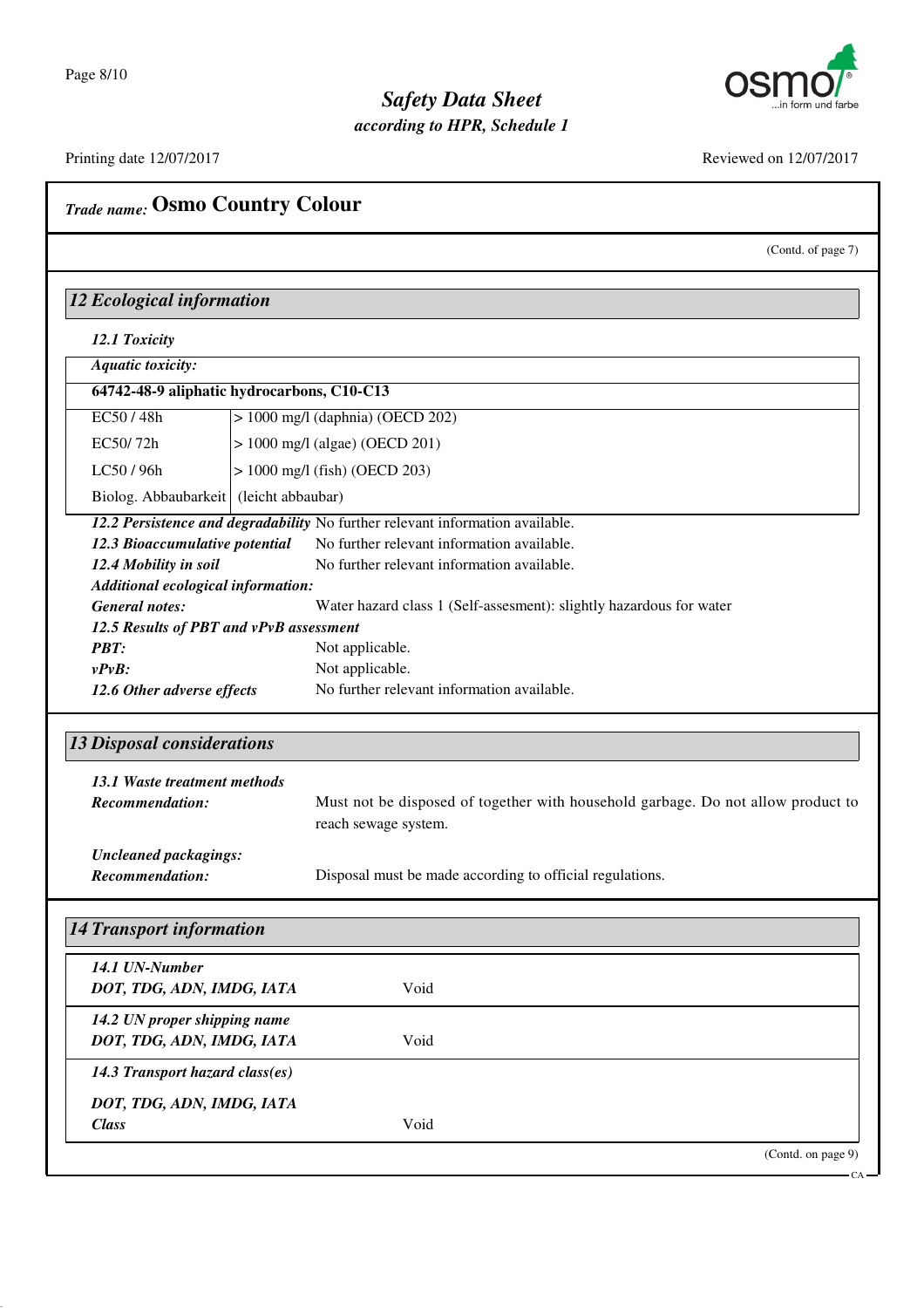

*according to HPR, Schedule 1*

Printing date 12/07/2017 Reviewed on 12/07/2017

| <b>Trade name: Osmo Country Colour</b>                                                 |                                                                                                                             |
|----------------------------------------------------------------------------------------|-----------------------------------------------------------------------------------------------------------------------------|
|                                                                                        | (Contd. of page 8)                                                                                                          |
| 14.4 Packing group<br>DOT, TDG, IMDG, IATA                                             | Void                                                                                                                        |
| <b>14.5 Environmental hazards:</b><br>Marine pollutant:                                | N <sub>0</sub>                                                                                                              |
| 14.6 Special precautions for user                                                      | Not applicable.                                                                                                             |
| 14.7 Transport in bulk according to Annex II of<br><b>MARPOL73/78 and the IBC Code</b> | Not applicable.                                                                                                             |
| Transport/Additional information:                                                      | Not dangerous according to the above specifications.                                                                        |
| <b>UN</b> "Model Regulation":                                                          | Void                                                                                                                        |
| <b>15 Regulatory information</b>                                                       |                                                                                                                             |
| <b>Sara</b>                                                                            | 15.1 Safety, health and environmental regulations/legislation specific for the substance or mixture                         |
| Section 355 (extremely hazardous substances):                                          |                                                                                                                             |
| None of the ingredients is listed.                                                     |                                                                                                                             |
| Section 313 (Specific toxic chemical listings):                                        |                                                                                                                             |
| None of the ingredients is listed.                                                     |                                                                                                                             |
| <b>TSCA</b> (Toxic Substances Control Act):                                            |                                                                                                                             |
| All ingredients are listed.                                                            |                                                                                                                             |
| Canadian substance listings:                                                           |                                                                                                                             |
| <b>Canadian Domestic Substances List (DSL)</b>                                         |                                                                                                                             |
| All ingredients are listed.                                                            |                                                                                                                             |
| Canadian Ingredient Disclosure list (limit 0.1%)                                       |                                                                                                                             |
| None of the ingredients is listed.                                                     |                                                                                                                             |
| Canadian Ingredient Disclosure list (limit 1%)                                         |                                                                                                                             |
| 7631-86-9 silicon dioxide, chemically prepared                                         |                                                                                                                             |
|                                                                                        | 15.2 Chemical safety assessment: A Chemical Safety Assessment has not been carried out.                                     |
| <b>16 Other information</b>                                                            |                                                                                                                             |
|                                                                                        | This information is based on our present knowledge. However, this shall not constitute a guarantee for any specific product |
|                                                                                        | features and shall not establish a legally valid contractual relationship.                                                  |
| <b>Relevant phrases</b>                                                                | H227 Combustible liquid.<br>H304 May be fatal if swallowed and enters airways.<br>H351 Suspected of causing cancer.         |

 $CA -$